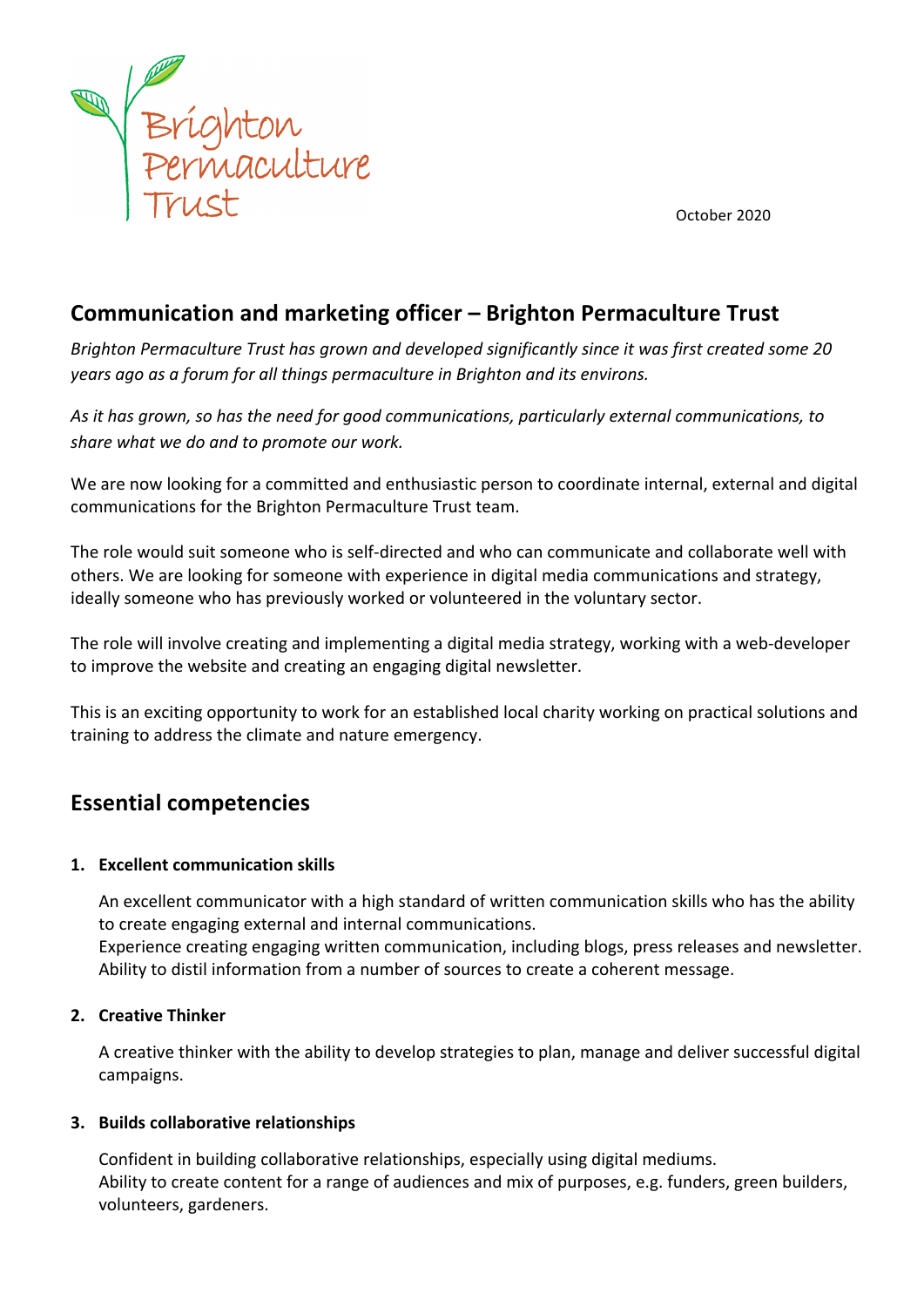### **4. Self-motivated and well organised**

Well organised and self-motivated with ability to work on own initiative. Ability to prioritise competing tasks.

### **5. Digital media literate**

Experience managing social media including Facebook, Twitter and Instagram Worked with email marketing platforms to create engaging digital newsletters Experience of website editing in WordPress or similar Knowledge and experience of content management systems Working knowledge of basic html to assist with newsletter and website content editing Experience using online graphic platforms (e.g. Canva) to create engaging visual media content Awareness of conversions and marketing funnels

#### **6. Flexible worker**

Ability to work flexibly and respond to the needs of the organisation

### **7.** Committed to principles of permaculture and professional practice

Committed to work in a thoughtful and reflective way, putting people and planet at the heart of the work

Working knowledge of and commitment to GDPR policy

Knowledgeable about and inspired to promote principles of equality, diversity and inclusion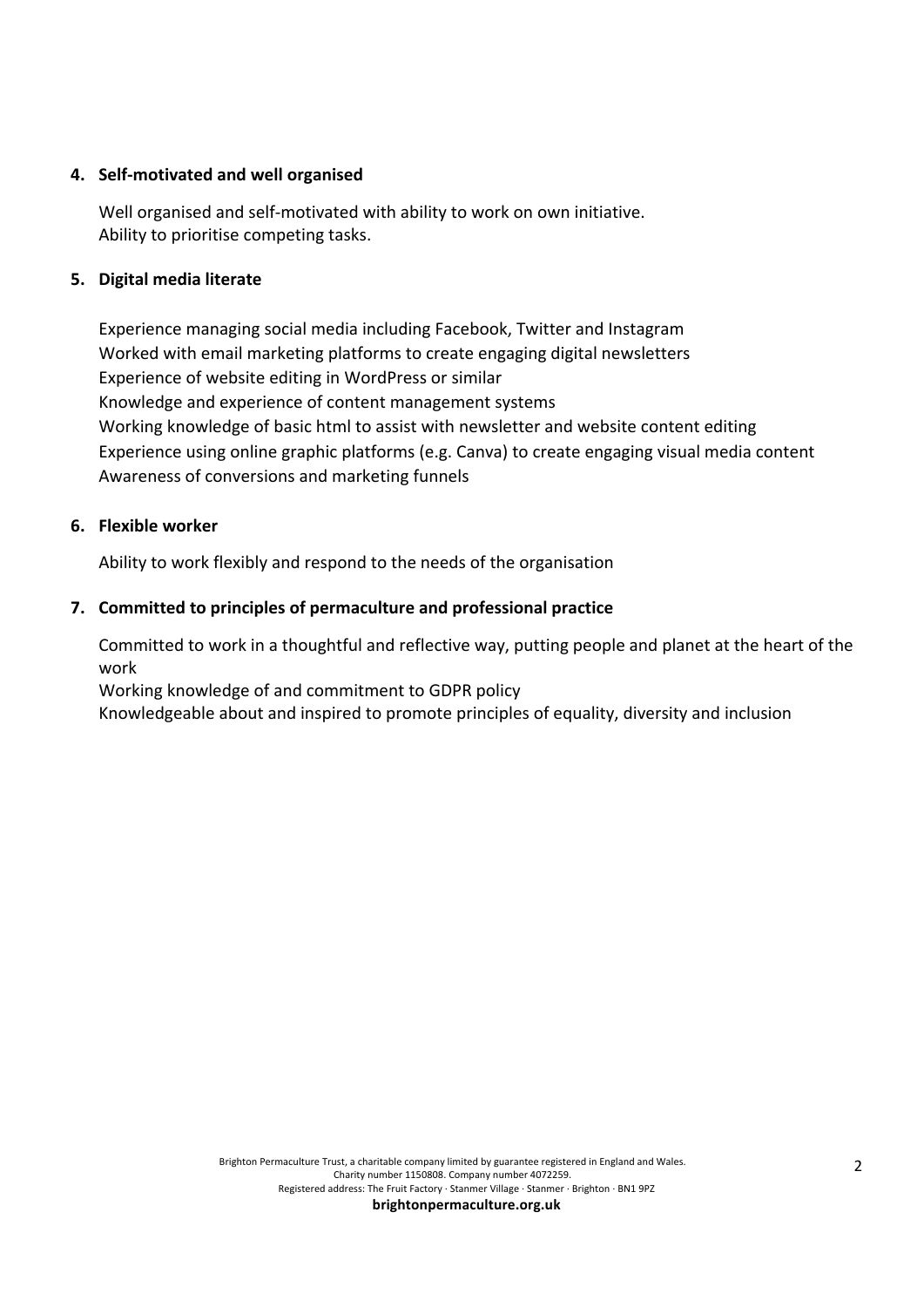### **Desirable competencies**

### 1. Permaculture and Brighton Permaculture Trust knowledge and experience

Knowledge or experience of permaculture design, orchards and green building Knowledge of the work of Brighton Permaculture Trust

#### **2.** Worked in the third sector

Experience working or volunteering in the voluntary sector

### **3.** Website design and social media experience

Experience designing websites (user experience) Experience engaging and advertising across the common social media channels, preferably including LinkedIn

### **4. Technical digital skills and experience**

Experience analysing data, including Google analytics Experience using SEO to increase web traffic Experience creating automated email user-journeys Experience creating successful sales funnels Basic graphic design and photography